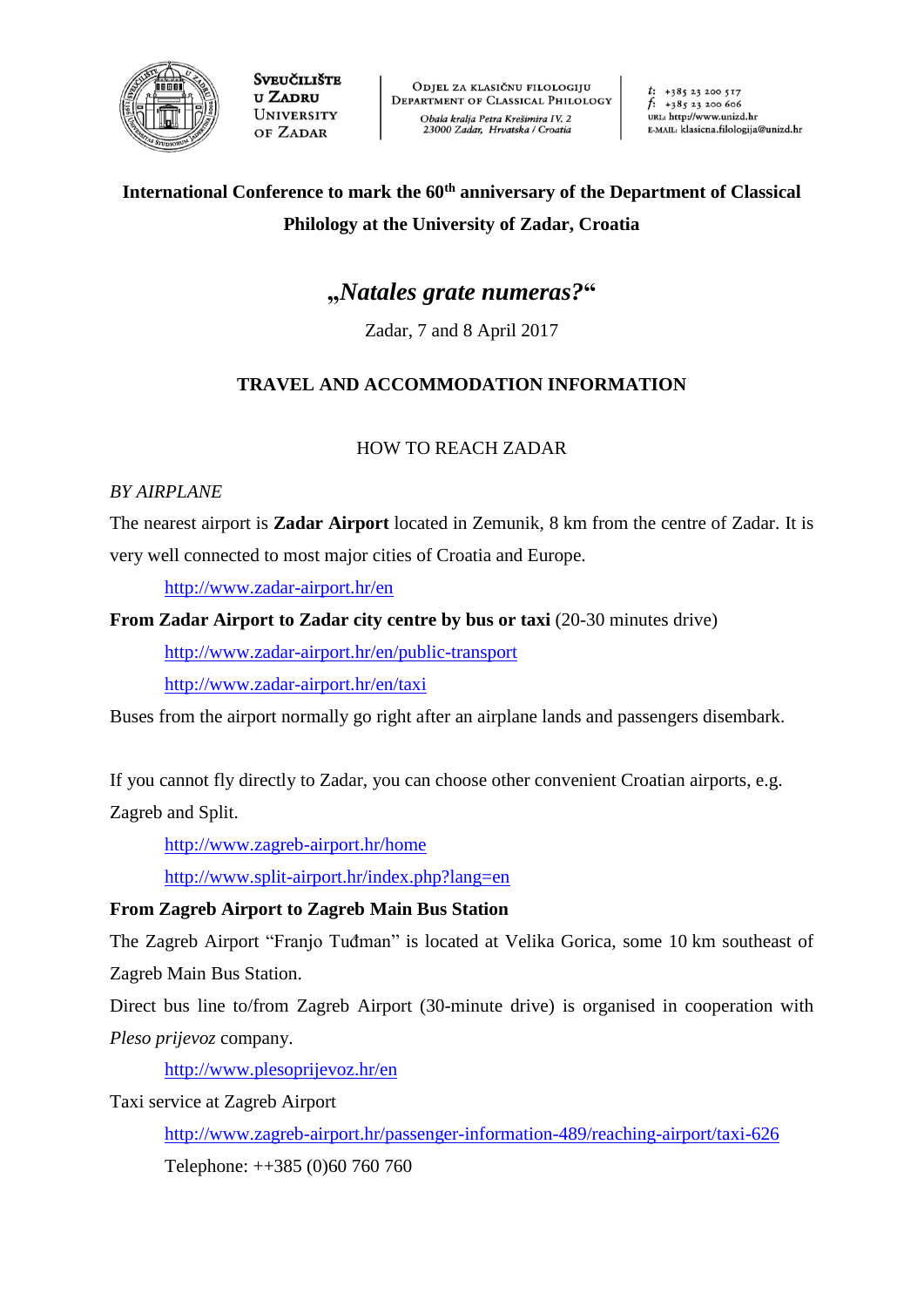#### **From Zagreb Bus Station to Zadar by bus** (3h30' drive)

<http://www.akz.hr/default.aspx?id=260>

#### **From Split Airport to Split Bus Station**

Split Airport "Kaštela" is located at the very exit from the town of Kaštela, towards Trogir. It is 20 km away from Split and 6 km away from Trogir.

Direct bus line to/from Split (30-minute drive) is organised in cooperation with *Pleso prijevoz* company.

<http://www.plesoprijevoz.hr/en>

Taxi is available during Split Airport working hours.

Telephone: ++385 (0)21 895 237

**From Split Bus Station to Zadar by bus** (2h30'-4h30' drive time, ask for buses that take the highway to get the fastest route)

<http://www.ak-split.hr/EN/vozni.red/VozniRedDolazaka.aspx>

#### *BY FERRY*

If you are travelling from Italy, the shortest possible route is by ferry from Ancona to Zadar. <http://www.jadrolinija.hr/en/ferry-croatia>

#### *BY CAR*

You can get to Zadar from several directions. The highway A1, route Zagreb - Split, is the quickest and best of all. The best exits from the highway are Zadar east and Zadar west. If you are coming from Rijeka, you can take the Adria road – route D8.

For more traffic information see

<http://www.hak.hr/smartphone/croatia-traffic-info>

## *BY BUS*

Zadar is the centre of north Dalmatia and it is very well connected with other Croatian and also larger European cities.

<http://www.liburnija-zadar.hr/kontakt.php?lang=en>